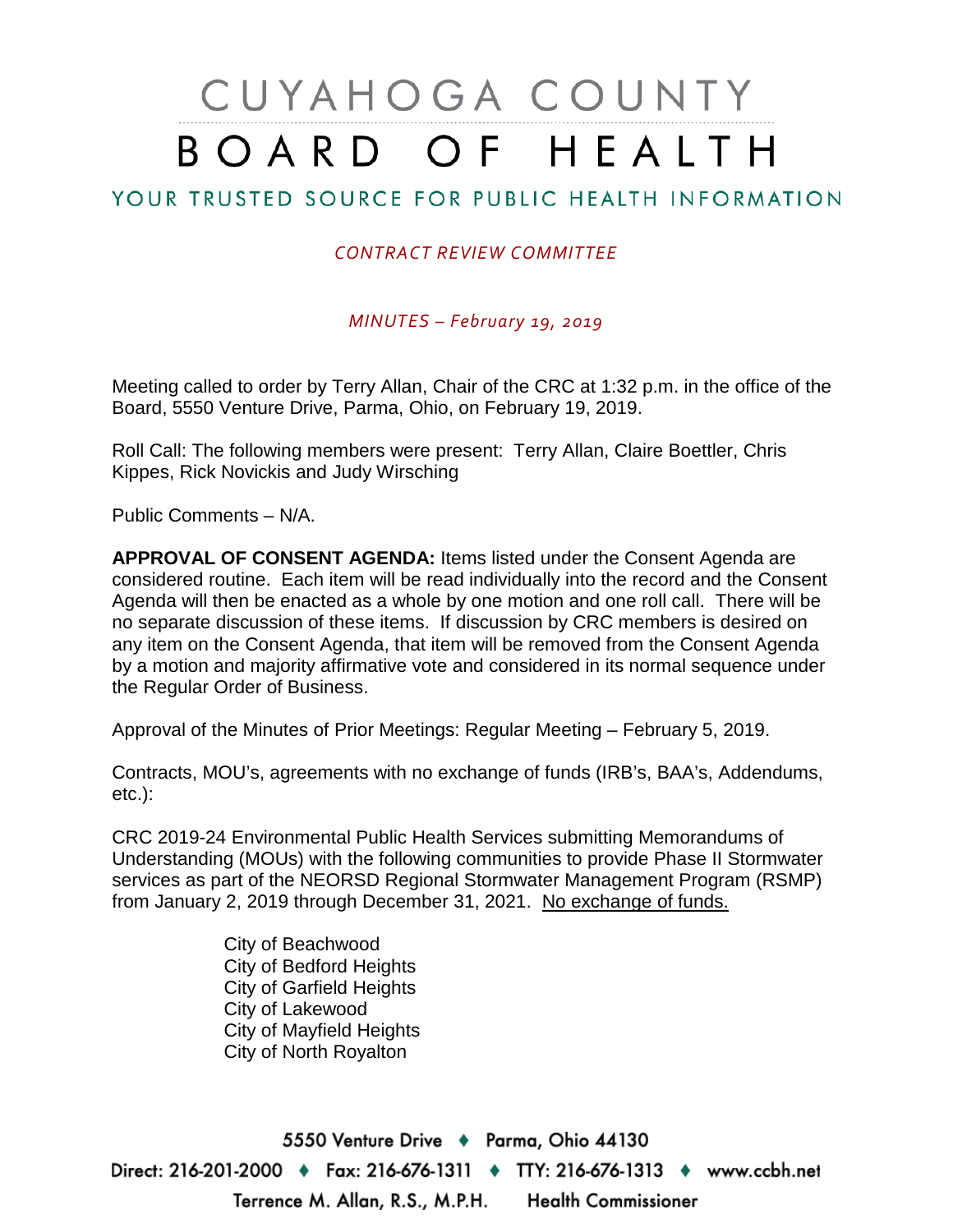#### Village of Mayfield

CRC 2019-25 Office of Epidemiology, Surveillance and Informatics submitting a revision to Exhibit A of the data deposit agreement with Case Western Reserve University (CRC 2017-40). No exchange of funds.

CRC 2019-26 Prevention and Wellness Services submitting Memorandum of Understanding (MOU) with Cuyahoga County Public Library under the 2018/19 Maternal Child Health grant from February 1, 2019 through September 30, 2019 to assess the availability of positive youth development and wellness programming.

It was moved by Judy Wirsching, seconded by Rick Novickis, that the consent agenda, including the minutes of the February 5, 2019 CRC meetings be approved.

The Secretary called the roll:

Ayes: Terry Allan, Claire Boettler, Chris Kippes, Rick Novickis and Judy Wirsching

#### **CONTRACTS AND AWARDS:**

Tabled Items

CRC 2018-100 7208 Broadview Rd. Parma, Ohio 44134

No Action at this time.

CRC 2018-123 7454 Bronson Rd. Olmsted Township, Ohio 44138

No Action at this time.

CRC 2018-160 27912 Pergl Rd. Solon, Ohio 44139

No Action at this time.

CRC 2018-161 27605 Pergl Rd. Glenwillow, Ohio 44139

No Action at this time.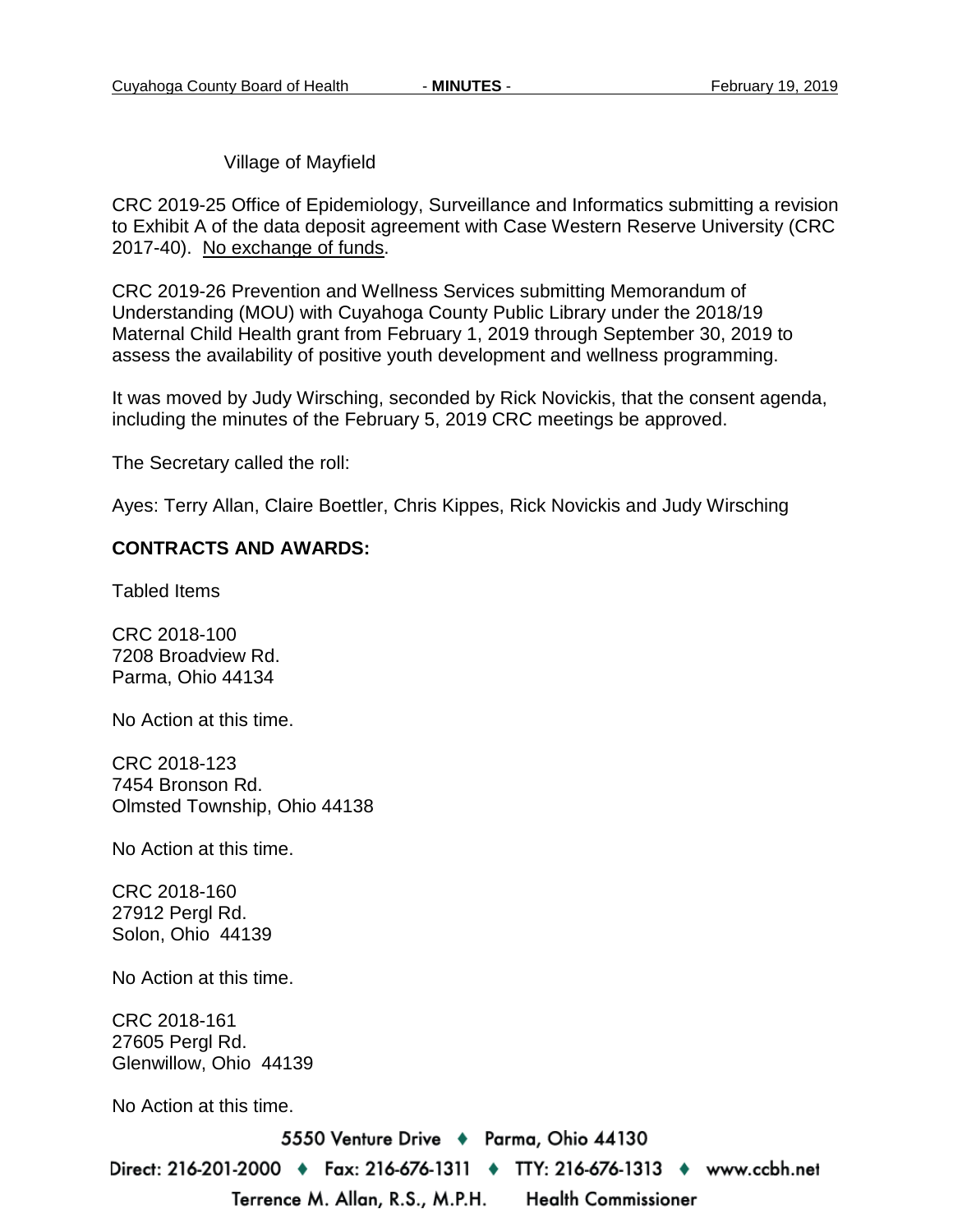CRC 2018-162 6845 Richmond Rd. Glenwillow, Ohio 44139

No Action at this time.

CRC 2019-15 Silver Oak Landfill Closure RFP # 2018-02

It was moved by Rick Novickis, seconded by Chris Kippes that the following quote (CRC 2019-15) for the Silver Oak Landfill Closure (RFP 2018-02) be accepted as the lowest and best, and a recommendation to award a contract to Fabrizi Trucking & Paving in the amount of \$367,800.00 be submitted to the Board for approval (ref. enclosed).

The Secretary called the roll:

Ayes: Terry Allan, Claire Boettler, Chris Kippes, Rick Novickis and Judy Wirsching

New Items For Review

Bid/Quote Openings ≥ \$25,000.00

None

Bid/Quote Openings < \$25,000.00

Lead Program Bid Opening Presented by: Stephanie McConoughey

It was moved by Judy Wirsching, seconded by Claire Boettler that the following quote (CRC 2019-27) for 21801 Morris Ave., Euclid, Ohio 44123 be accepted as the lowest and best, and a contract be awarded to American Builders & Applicators in the amount of \$9,550.00 (ref. enclosed).

The Secretary called the roll:

Ayes: Terry Allan, Claire Boettler, Chris Kippes, Rick Novickis and Judy Wirsching

It was moved by Terry Allan, seconded by Chris Kippes that the following quote (CRC 2019-28) for 3865 E. Antisdale Rd., South Euclid, Ohio 44121 be accepted as the lowest and best, and a contract be awarded to American Builders & Applicators in the amount of \$10,885.00 (ref. enclosed).

The Secretary called the roll: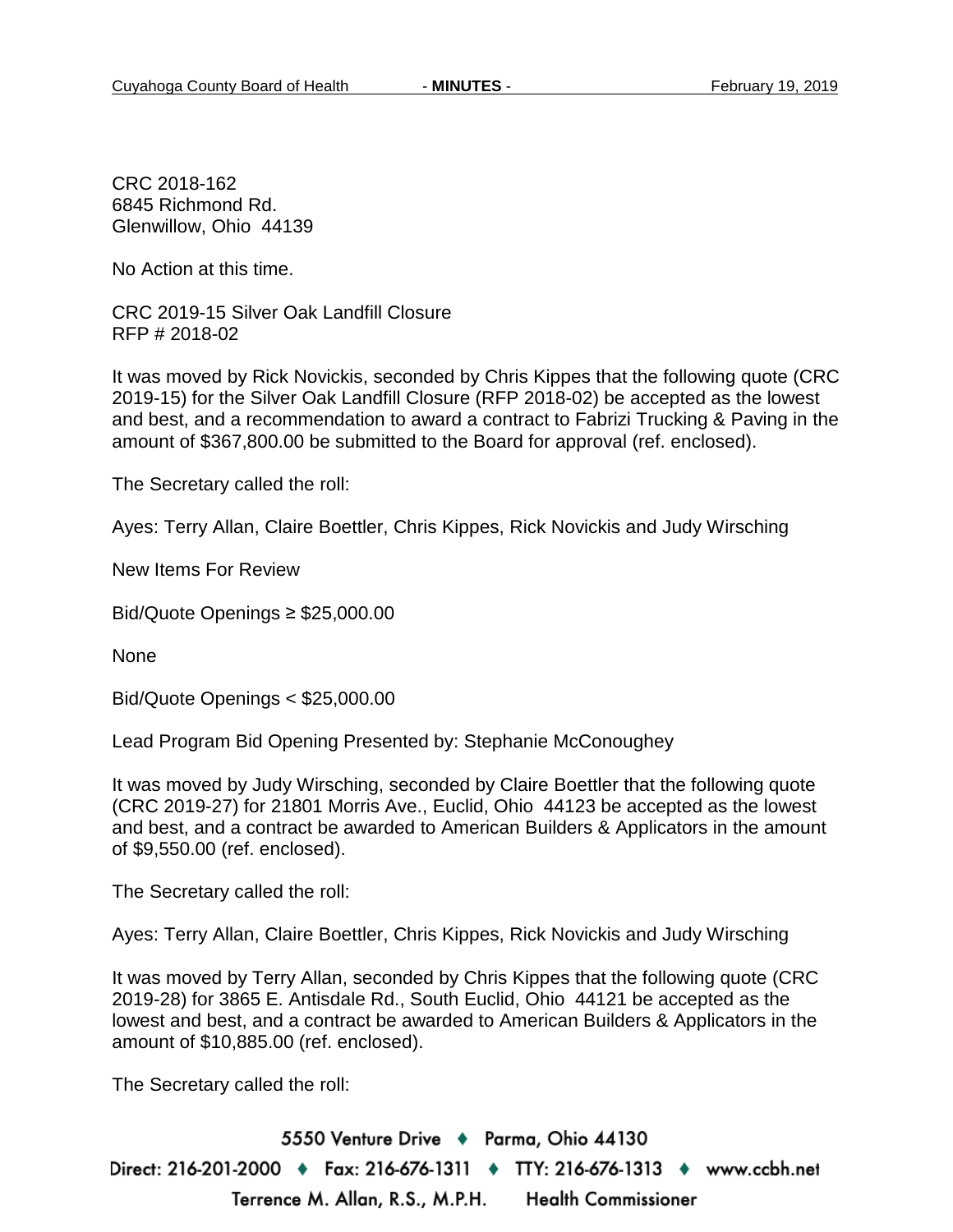Ayes: Terry Allan, Claire Boettler, Chris Kippes, Rick Novickis and Judy Wirsching

It was moved by Rick Novickis, seconded by Claire Boettler that the following quote (CRC 2019-29) for 1621–1623 Pontiac, East Cleveland, Ohio 44112 be accepted as the lowest and best, and a contract be awarded to American Builders & Applicators in the amount of \$22,010.00 (ref. enclosed).

The Secretary called the roll:

Ayes: Terry Allan, Claire Boettler, Chris Kippes, Rick Novickis and Judy Wirsching

Expenditures: Contracts up to \$25,000.00

It was moved by Chris Kippes, seconded by Judy Wirsching that the addendums to the following contracts (CRC 2019-30) under the WPCLF grant be approved:

|                                  | Extension |         | Amount to be paid to |             |
|----------------------------------|-----------|---------|----------------------|-------------|
|                                  | From      | To      | From                 | To          |
| Suburban Septic (CRC 2018-71)    | 3/30/19   | 6/30/19 | \$13,375.00          | \$13,650.00 |
| Suburban Septic (CRC 2017-219)   | 4/10/18   | 6/30/19 | \$14,625.00          | \$14,900.00 |
| Bull Construction (CRC 2018-113) | 4/14/19   | 7/14/19 | \$4,970.00           | \$5,045.00  |
| KMU Residential (CRC 2018-102)   | 3/30/19   | 6/30/19 | \$6,550.00           | \$6,625.00  |
| Bull Construction (CRC 2018-85)  | 4/14/19   | 7/14/19 | \$8,700.00           | \$8,775.00  |
| KMU Residential (CRC 2018-87)    | 3/30/19   | 6/30/19 | \$7,250.00           | \$7,325.00  |
| Dynamerican (CRC 2018-86)        | 3/27/19   | 6/27/19 | \$6,435.00           | \$6,510.00  |
| Suburban Septic (CRC 2018-70)    | 12/1/18   | 8/31/19 | \$13,475.00          | \$13,750.00 |
| KMU Residential (CRC 2018-103)   | 3/30/19   | 6/30/19 | \$6,850.00           | \$6,925.00  |

Presented by: Domenica McClintock

Purpose: Due to inclement weather the contractors were unable to complete the projects within the terms of the contract; therefore an extension in time is necessary. In addition, a recent increase in CCBH sewage treatment permit fees directly impacted the cost of the contracted services. The increase in the contract amount is to cover the difference between the 2018 and 2019 permit fees associated with the scope of work.

Funding Source: 100% reimbursable by the WPCLF program.

The Secretary called the roll:

Ayes: Terry Allan, Claire Boettler, Chris Kippes, Rick Novickis and Judy Wirsching

It was moved by Claire Boettler, seconded by Rick Novickis that the following contracts (CRC 2019-31) under the 18/19 Racial and Ethnic Approaches to Community Health (REACH) grant from September 30, 2018 through September 29, 2019 be approved: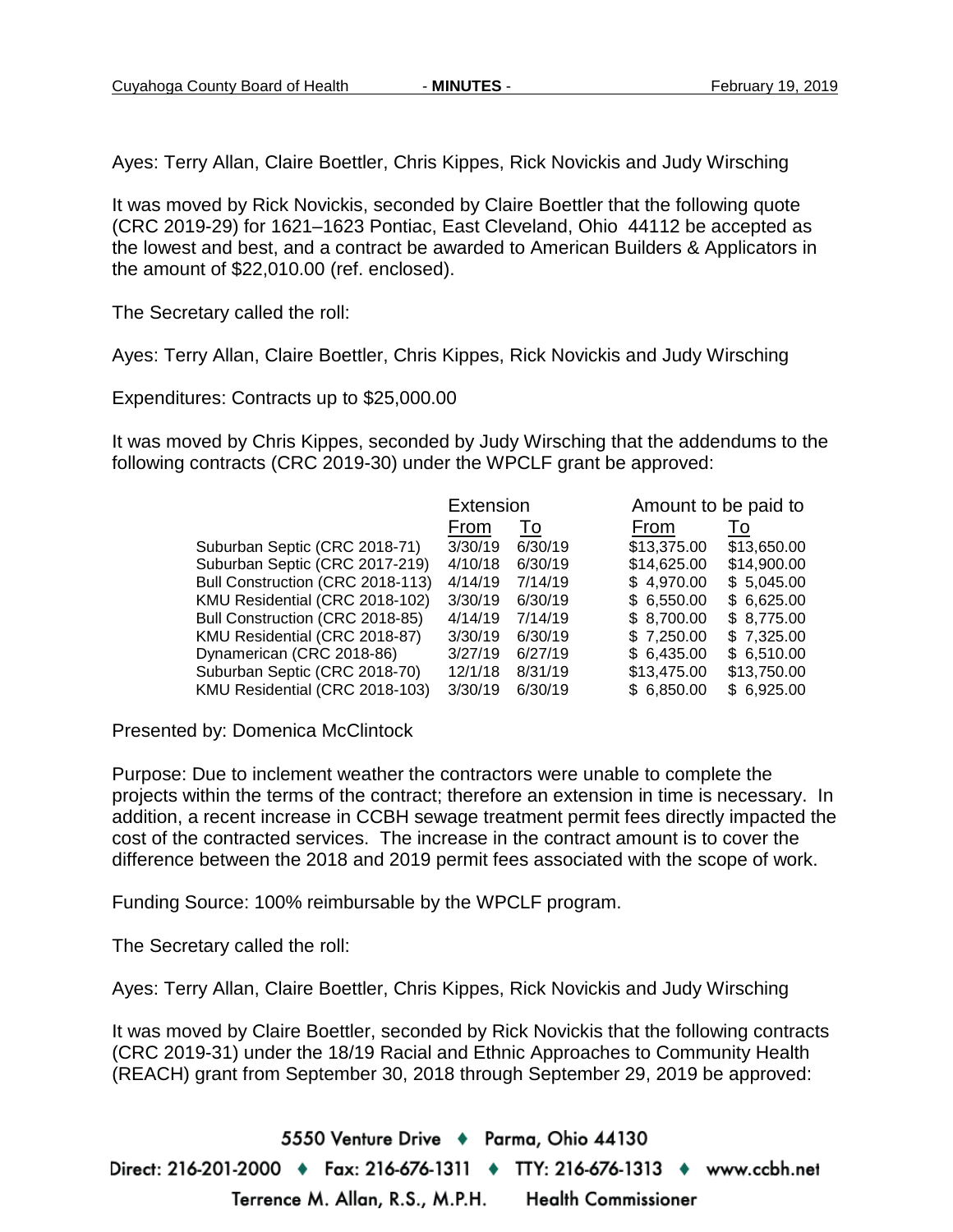Conceptual Geniuses \$10,000.00

Purpose: To create messaging and develop materials to support the REACH strategies.

United Way of Greater Cleveland \$12,237.00

Purpose: To establish a HEAL resources and CDSMP workshop referral system through the 2-1-1 database.

Presented by: Michele Benko

Funding Source: 100% reimbursable through FY2019 REACH Program.

The Secretary called the roll:

Ayes: Terry Allan, Claire Boettler, Chris Kippes, Rick Novickis and Judy Wirsching

It was moved by Chris Kippes, seconded by Judy Wirsching that the addendum (CRC 2019-32) to the contract with Tech Logix Systems (2018-50 & 2018-68 & 2018-173) under the 2018/2019 HRSA Ryan White Part A Program grant to increase the amount to be paid to Tech Logix Systems \$57,000.00 to \$58,500.00 be approved:

Purpose: To provide technical support to the program in regards to data collection in CAREWare.

Funding Source: 100% reimbursable through the FY2018 Ryan White grant.

Presented by: Claire Boettler

The Secretary called the roll:

Ayes: Terry Allan, Claire Boettler, Chris Kippes, Rick Novickis and Judy Wirsching

It was moved by Claire Boettler, seconded by Terry Allan that the contract (CRC 2019- 33) with Johnson Controls from June 1, 2019 through May 31, 2020 in the amount of \$5,350.00 be approved.

Purpose: To provide software maintenance for the AMAG Security System.

Funding Source: 100% funded through CCBH General Revenue.

Presented by: Rebecca Burke

The Secretary called the roll:

5550 Venture Drive + Parma, Ohio 44130

Direct: 216-201-2000 ♦ Fax: 216-676-1311 ♦ TTY: 216-676-1313 ♦ www.ccbh.net Terrence M. Allan, R.S., M.P.H. **Health Commissioner**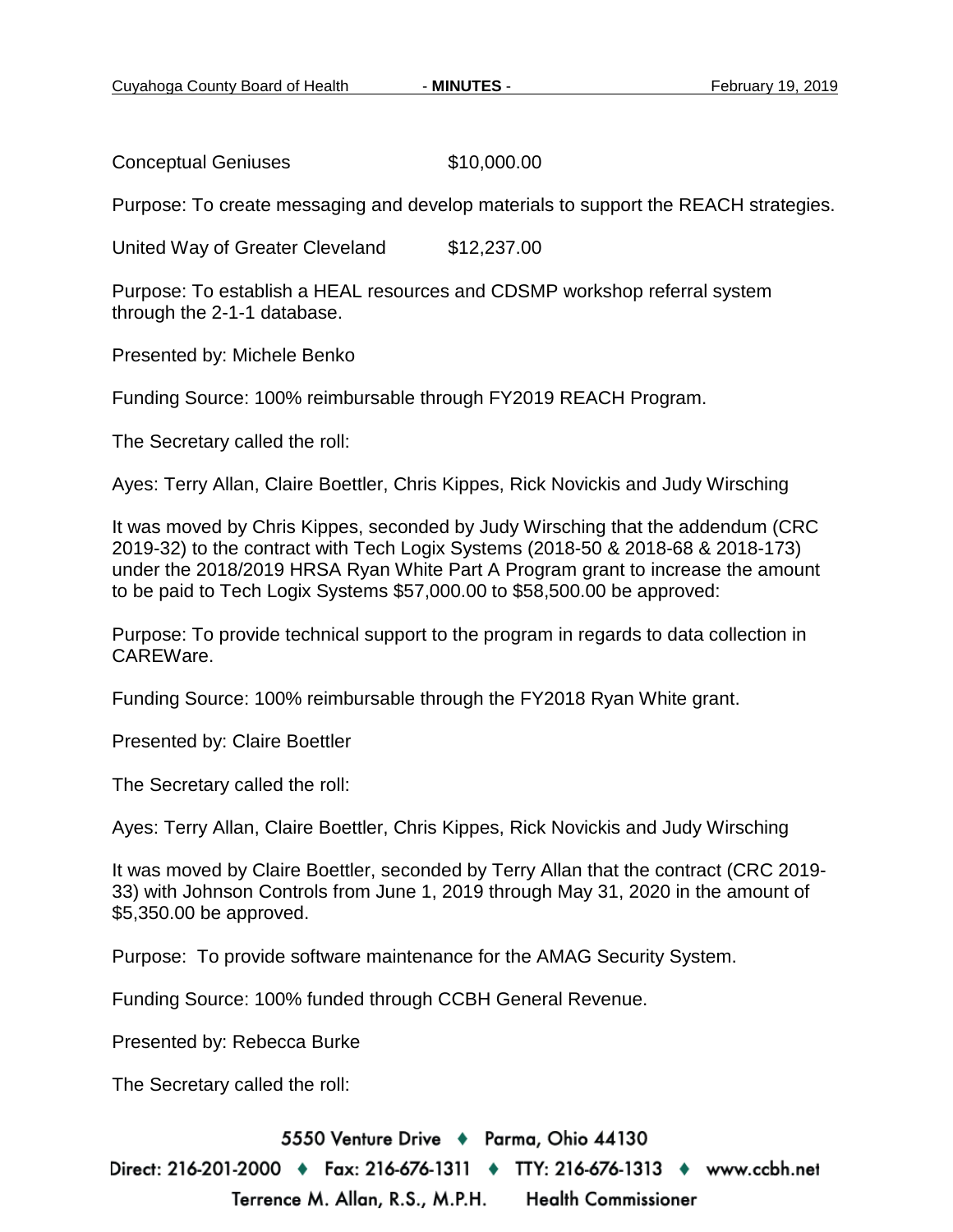Ayes: Terry Allan, Claire Boettler, Chris Kippes, Rick Novickis and Judy Wirsching

It was moved by Rick Novickis, seconded by Chris Kippes that the contract (CRC 2019- 34) with Asbury Consulting, LLC effective February 19, 2019 in the amount of \$2,300.00 be approved.

Purpose: To provide executive coaching services to CCBH.

Funding Source: 100% funded through CCBH General Revenue.

Presented by: Terry Allan

The Secretary called the roll:

Ayes: Terry Allan, Claire Boettler, Chris Kippes, Rick Novickis and Judy Wirsching

Revenue Generating Agreements up to \$25,000.00

It was moved by Rick Novickis, seconded by Judy Wirsching that the Memorandum of Understandings (MOUs) (CRC 2019-35) with the following communities to provide Phase II Stormwater services from January 2, 2019 through December 31, 2019 be approved:

City of Lakewood \$3,144.00

Amount to be received not to exceed:

Presented by: Domenica McClintock

Purpose: Implementation of the Minimum Control Measures (MCM) #3: Illicit Discharge Detection and Elimination (IDDE) and MCM #6: Pollution Prevention/Good Housekeeping for Municipal Operations programming.

The Secretary called the roll:

Ayes: Terry Allan, Claire Boettler, Chris Kippes, Rick Novickis and Judy Wirsching

Contract Rescissions

None

Other Business

None

5550 Venture Drive + Parma, Ohio 44130

Direct: 216-201-2000 ♦ Fax: 216-676-1311 ♦ TTY: 216-676-1313 ♦ www.ccbh.net Terrence M. Allan, R.S., M.P.H. **Health Commissioner**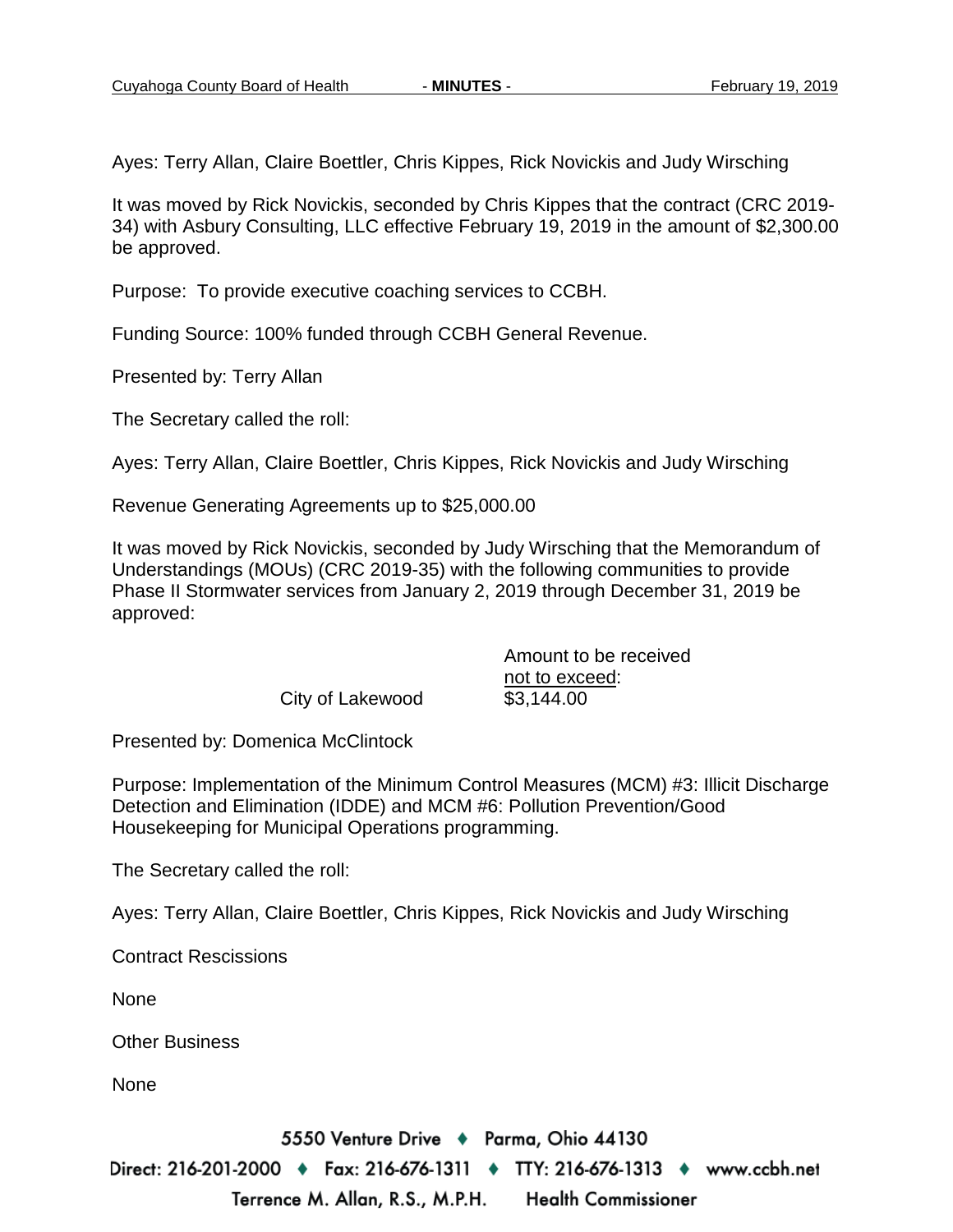Public Comment - N/A.

Thereupon, it was moved by Claire Boettler, seconded by Rick Novickis, that the following Motion be adopted:

BE IT RESOLVED that the meeting be adjourned at 2:03 p.m.

The Secretary called the roll:

Ayes: Terry Allan, Claire Boettler, Chris Kippes, Rick Novickis and Judy Wirsching

msl

Committee Chair

Clerk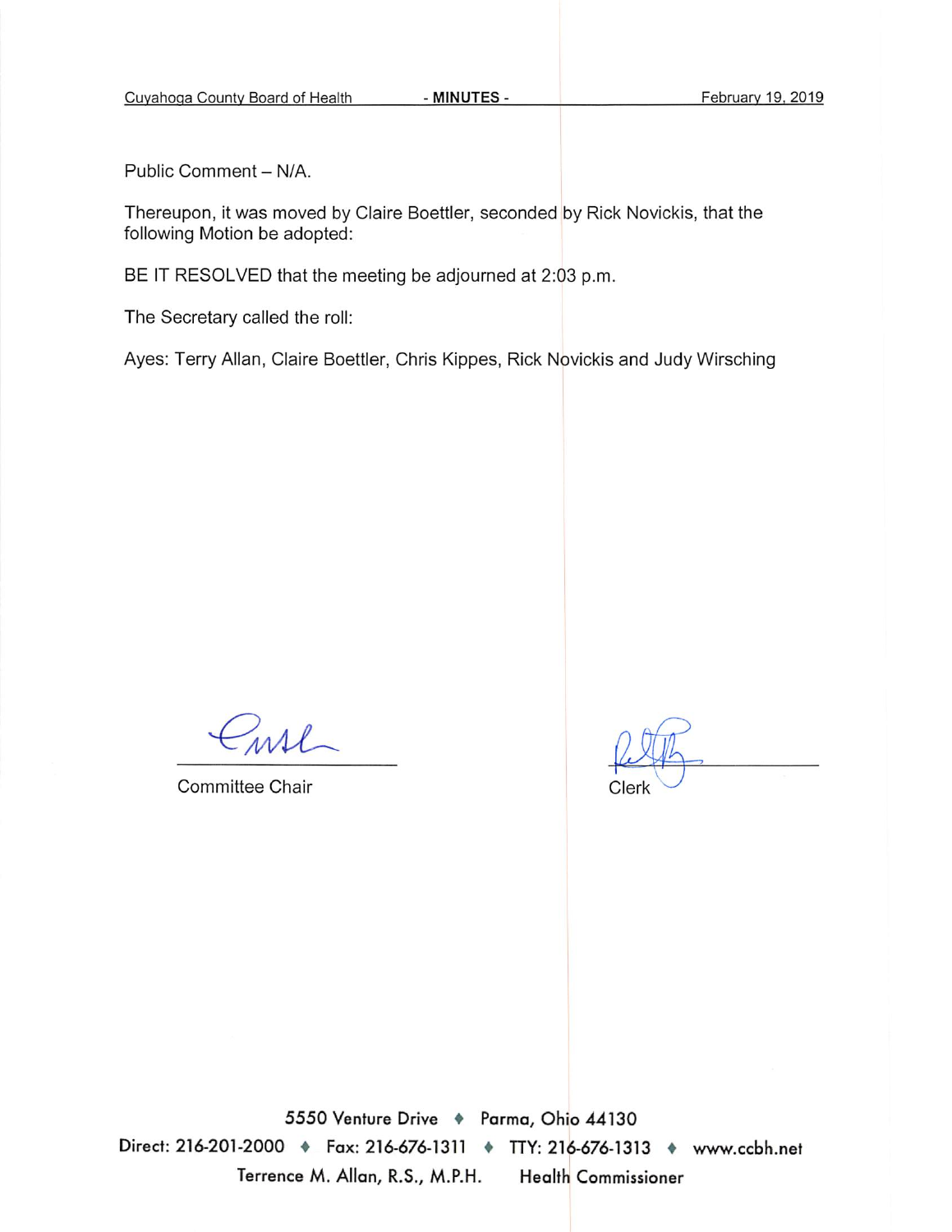## **RFP RESULTS**

**Program: Solid Waste and Materials Management Title: Final Closure of the Silver Oak Construction and Demolition Debris Facility RFP No: 2018-02 CRC No:** 

**The following quotes were opened on:** Tuesday, February 5, 2019 **Opened by: Judy Wirsching Logged in by: Barry Grisez**

| <b>NAME OF CONTRACTOR</b>             | <b>RECEIVED</b>      | <b>QUOTE</b>   |
|---------------------------------------|----------------------|----------------|
| Fabrizi Trucking and Paving Co., Inc. | 02/05/2019, 10:33 AM | \$367,800.00   |
| Kurtz Brothers, Inc.                  | 02/05/2019, 10:36 AM | \$2,133,882.00 |
|                                       |                      |                |
|                                       |                      |                |
|                                       |                      |                |
|                                       |                      |                |
|                                       |                      |                |
|                                       |                      |                |
|                                       |                      |                |
|                                       |                      |                |
|                                       |                      |                |

**Recommended award: Fabrizi Trucking and Paving Co., Inc.**

**Brief Justification: The scores for the Fabrizi proposal were higher than those for Kurtz Bros across all four evaluations. Fabrizi proposes to complete the Scope of Work and remain within the budget available for this project. Proposal evaluators for this project included 2 OEPA engineers and 2 CCBH personnel. Todd Sciano, DGB and Assoc, was also present to answer technical questions and provide clarification as needed.**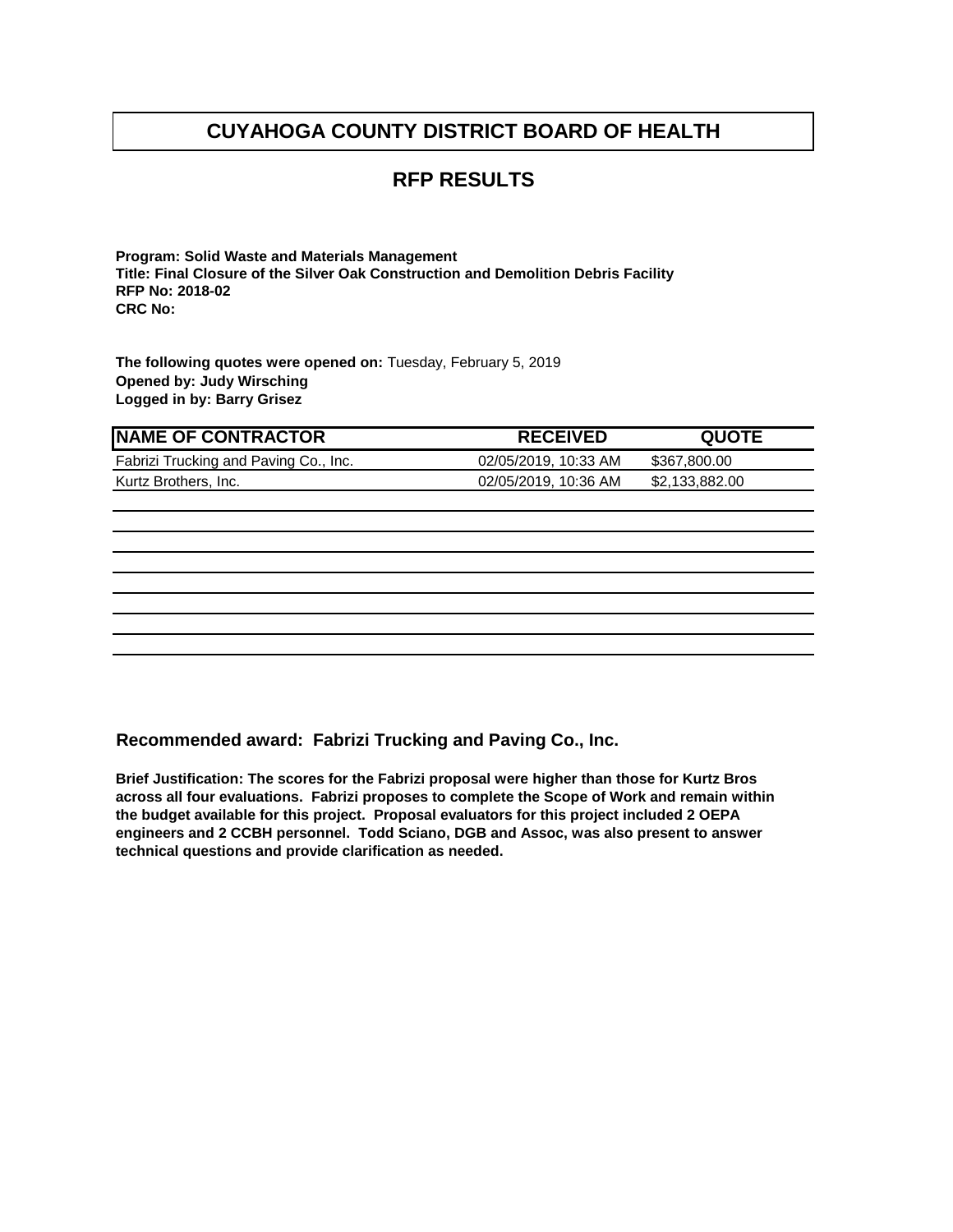## **QUOTE RESULTS**

#### **Project Address**

| Name:          | <b>Jasmine Sturdivant</b>            |
|----------------|--------------------------------------|
| Address:       | 21801 Morris Ave                     |
|                | City, State, Zip: Euclid, Ohio 44123 |
| <b>CRC No:</b> | CRC 2019-27                          |

**The following quotes were received and opened:**

| <b>NAME OF CONTRACTOR</b>       | <b>QUOTE</b> | LEAD    | HН      | <b>MATCH</b> |
|---------------------------------|--------------|---------|---------|--------------|
| American Builders & Applicators | \$9.550      | \$6,800 | \$2.750 | \$500        |
| <b>CB Mullins</b>               | \$9.640      | \$8,340 | \$1,300 | \$500        |
| <b>MCM Homeservices</b>         | \$12,225     | \$9,075 | \$3.150 | \$500        |
|                                 |              |         |         |              |

| <b>ESTIMATE:</b> | $$10,220.00 \$8,270.00 \$1,950.00$ |  |
|------------------|------------------------------------|--|
|                  |                                    |  |

**Recommended award:** American Builders & Applicators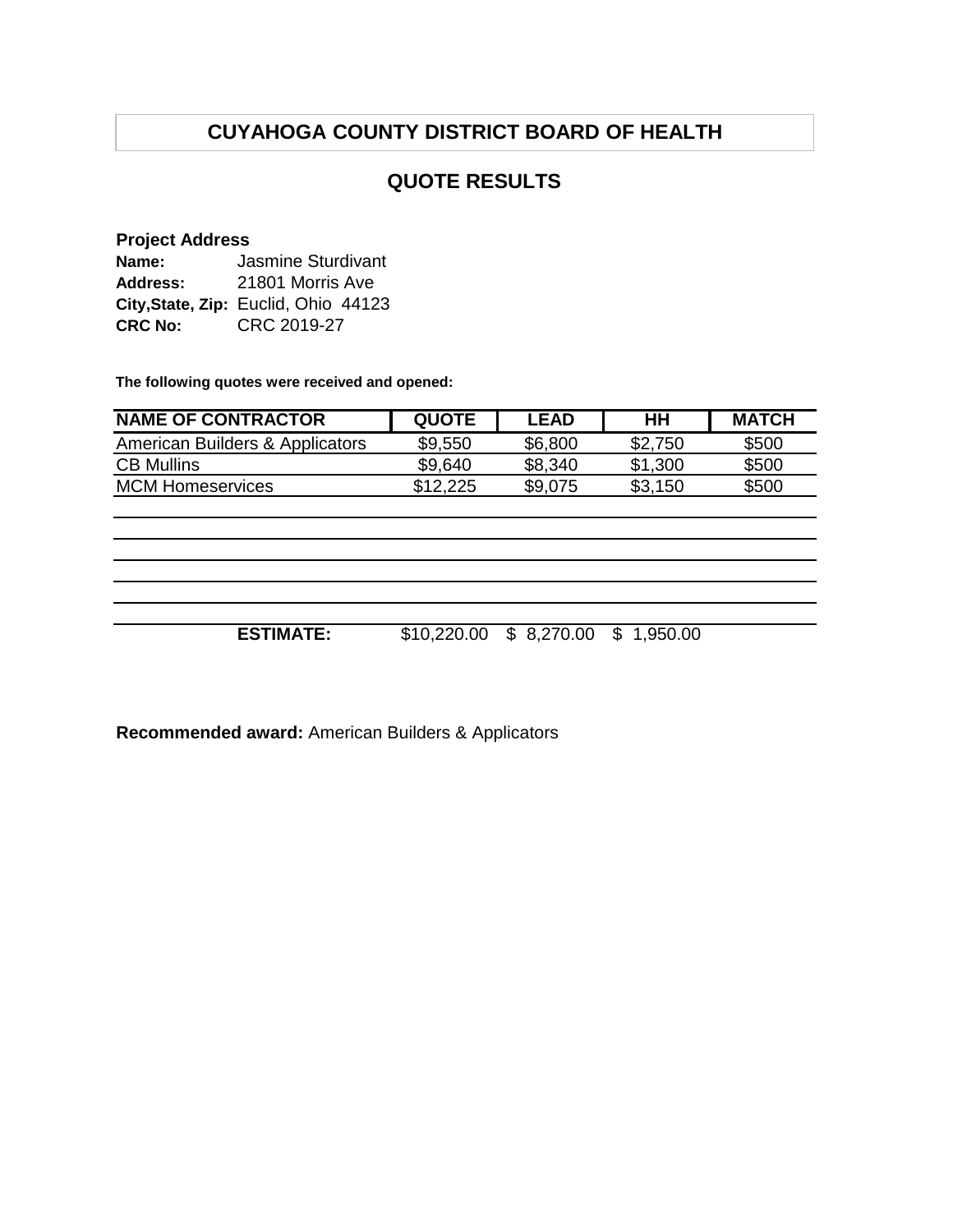## **QUOTE RESULTS**

#### **Project Address**

| Name:          | <b>Jordan Corliss</b>                      |
|----------------|--------------------------------------------|
| Address:       | 3865 East Antisdale Rd.                    |
|                | City, State, Zip: South Euclid, Ohio 44121 |
| <b>CRC No:</b> | CRC 2019-28                                |

**The following quotes were received and opened:**

| <b>NAME OF CONTRACTOR</b>       | <b>QUOTE</b> | <b>LEAD</b> | HН      | <b>MATCH</b> |
|---------------------------------|--------------|-------------|---------|--------------|
| American Builders & Applicators | \$10,885     | \$9,350     | \$1,535 | \$500        |
| <b>CB Mullins</b>               | \$14.040     | \$11.640    | \$2,400 | \$500        |
| <b>MCM Homeservices</b>         | \$15,090     | \$12.915    | \$2.175 | \$2,915      |

| <b>ESTIMATE:</b> | \$12,675.00 \$ 11,650.00 \$ 1,025.00 |  |
|------------------|--------------------------------------|--|

**Recommended award:** American Builders & Applicators